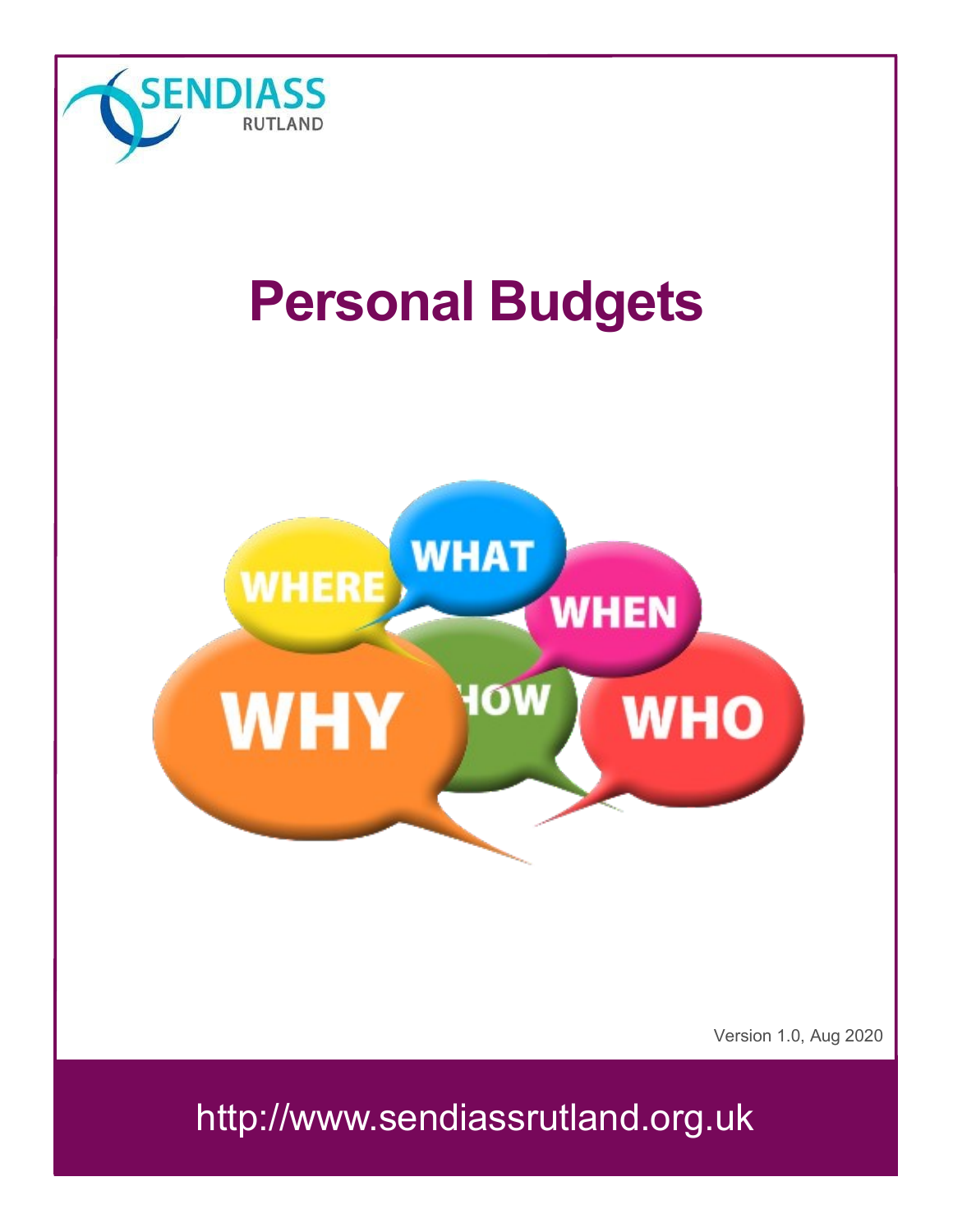#### SENDIASS Rutland Page 1



**This information is about personal budgets for children and young people with special educational needs (SEN).**

# **What is SEN funding for?**

A Personal Budget for SEN is money set aside to fund support as part of an Education, Health and Care plan (EHC plan) for a child or young person with special educational needs. It can include funds from Education, Health and Social Care.

Parents or the young person must always be involved in planning the Personal Budget.

Sometimes the local authority, school or college will look after the Personal Budget for the parents or young person. This is called an **Arrangement** or a **Notional Budget**.

Sometimes the parents or the young person may manage all or part of the Personal Budget themselves. The money to do this will come from a **Direct Payment**.

Sometimes someone else will manage the Personal Budget for the parents or young person. This is called a **Third Party Arrangement**.

Sometimes the parent or young person will have a **mixture** of some or all of these arrangements.

# **Who can have a Personal Budget?**

Parents of a child with an EHC plan, or a young person who has an EHC plan, can ask for a Personal Budget. You can also ask for a Personal Budget if your child has been assessed as needing an EHC plan, but this has not yet been finalised. However you do not have to have a Personal Budget.

The SEND Code of Practice says:

Local authorities must provide information on Personal Budgets as part of the Local Offer. This should include a policy on Personal Budgets that sets out a description of the services across education, health and social care that currently lend themselves to the use of Personal Budgets, how that funding will be made available, and clear and simple statements of eligibility criteria and the decision-making processes.

**6.97**

Contact the Rutland County Council or look on their website for their policy on Personal Budgets.

A young person with an EHC plan can ask for their own Personal Budget after the end of the school year in which they become 16.

Sometimes the local authority may not agree to a Personal Budget. If that happens the local authority should tell you why.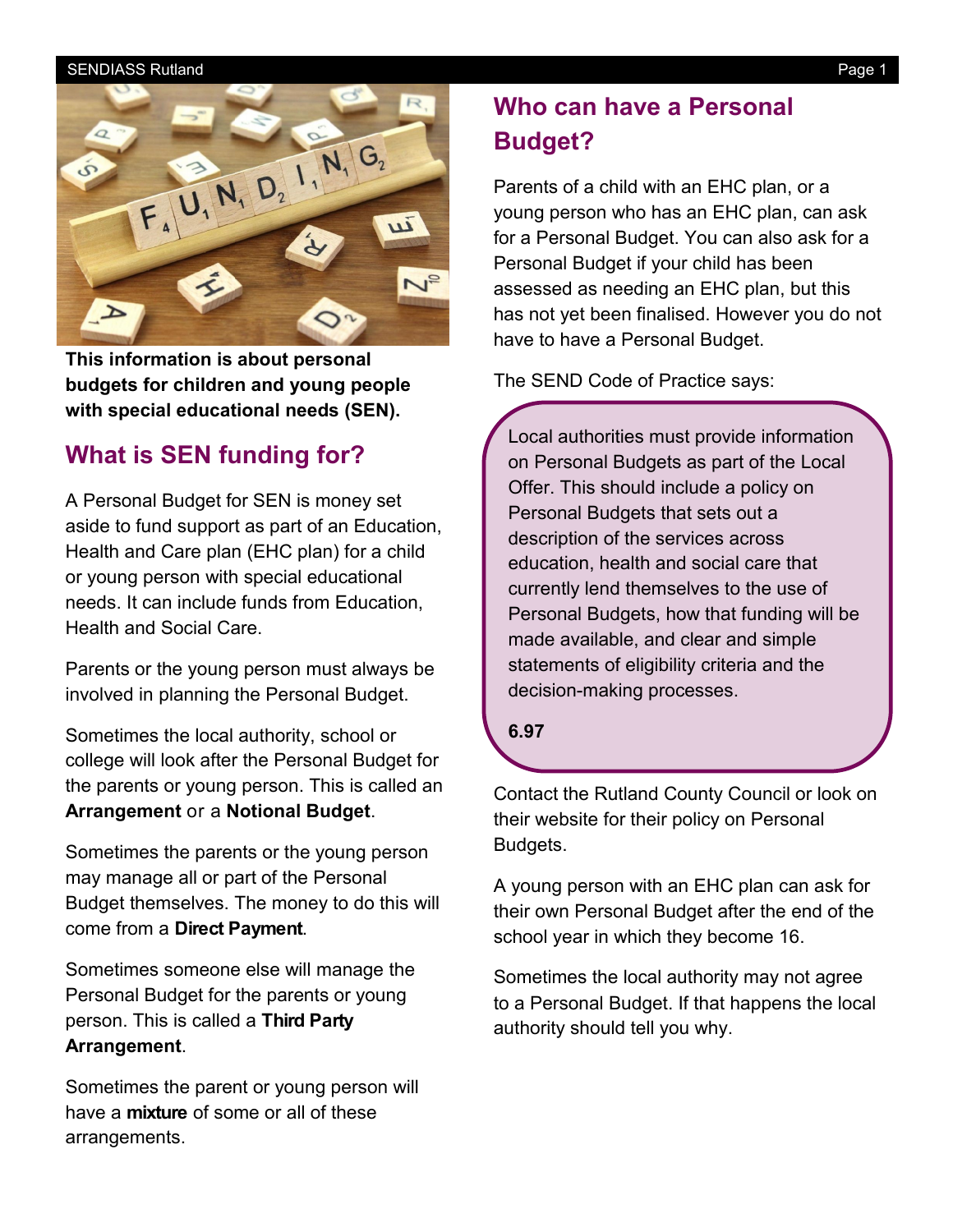#### Personal Budgets **Page 2**

# **What can a Personal Budget be used for?**

A Personal Budget can be used only on the support set out in an EHC plan. This can include funding for the special educational, health and social care support that will help to achieve the outcomes set out in the Plan.

You can find out what can be included in a Personal Budget in the Local Offer Rutland.

We can also provide you more information on what personal budgets can be used for.

A Personal Budget does not cover payment for a place at the school or college, or the general provision for children or young people, including those who need SEN Support. A Personal Budget does include any top up funding (known as Element 3 funding) that is for provision specified in an EHC plan. It can also include support that is managed by the school or college – but only if the Headteacher or Principal agree.

You can find out more about what can be included in a Personal Budget in Sections 9.110 to 9.118 of the SEND Code of **Practice** 

# **What is the difference between a Personal Budget and a Direct Payment?**

A Personal Budget shows you what money there is to make some of the provision specified in an EHC plan, and who provides it. The parent or young person does not actually manage the funds directly.

With a Direct Payment the parent or young person is given the money for some services and manages the funds themselves. The parent or young person is responsible for buying the service and paying for it.

A Personal Budget can include a Direct Payment if it is agreed that this is the best way to manage part of the Personal Budget.

Direct payments can be used for special educational provision only if the school or college agree.

It is also possible to have a Third Party Arrangement to manage a Direct Payment.



# **How much will I get if I have Direct Payments?**

How much you get will depend on what has been set out in the EHC plan. So it will vary from one person to another.

If the local authority has agreed to make a Direct Payment it must be enough to pay for the service or services specified in the EHC plan.